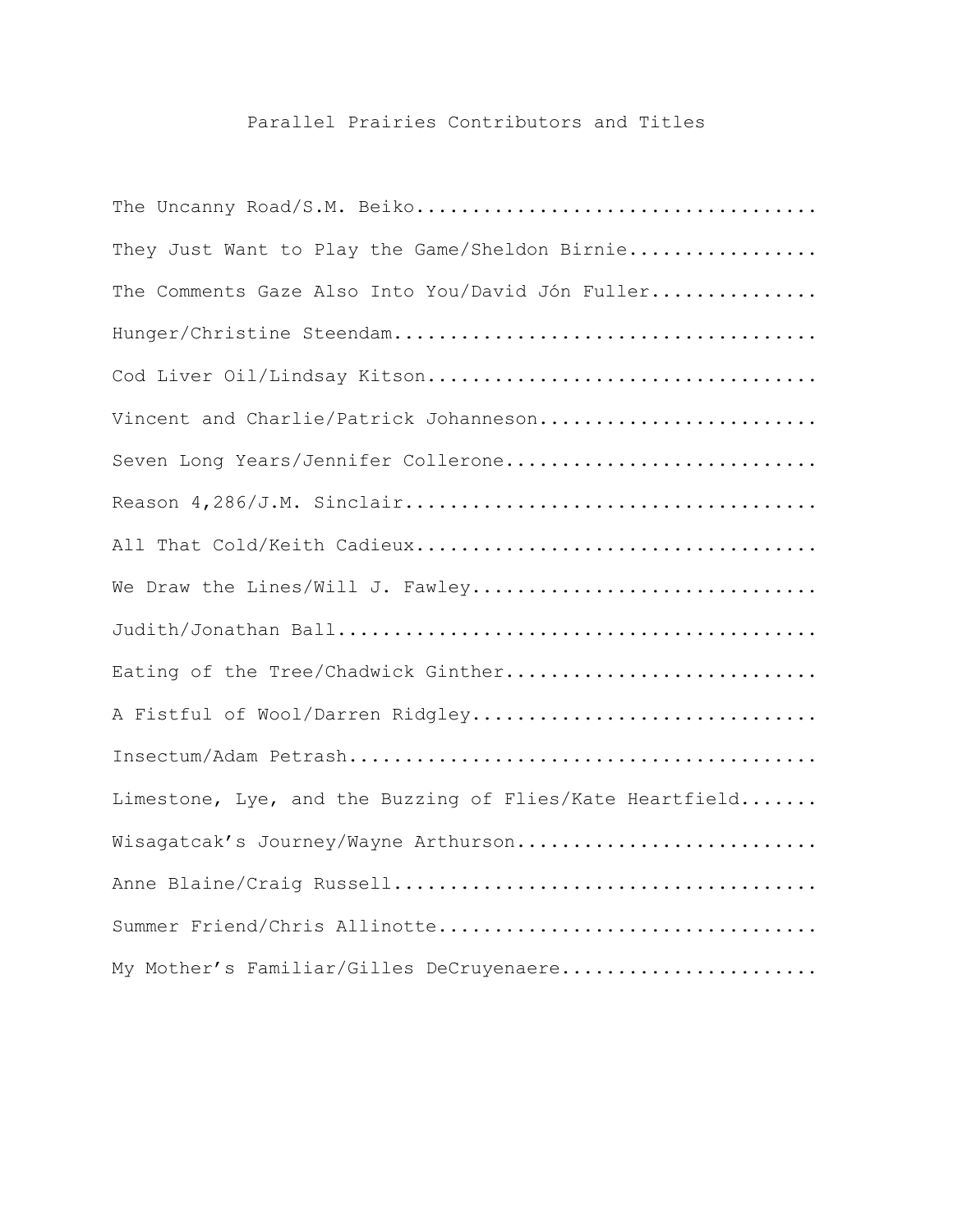## CONTRIBUTORS

Chris Allinotte was born and raised in northern Ontario and spent most of his formative years going to the cottage on Lake Superior. Many years and many moves later, he found himself married with children in Winnipeg. He has been writing for publication for just over fifteen years. His stories have appeared in the anthology *Unquiet Earth and Creepy Things.* He has edited four volumes of the *Days of Madness* anthologies of psychological horror, and been working on a novel.

Wayne Arthurson is an Edmonton-based Indigenous writer/musician, whose family hails from Norway House Cree Nation. The author of six novels: *Final Season*; the award-winning and bestselling Leo Descroches series (*Fall From Grace*, *A Killing Winter*, *Blood Red Summer*), and the new Sergeant Neumann series (*The Traitors of Camp 133* and *Dishonour in Camp 133*). *Fall From Grace* won the Alberta Readers Choice Award in 2012.

Jonathan Ball holds a PhD in English and teaches writing, literature, and film at universities in Winnipeg. He is the author of the poetry books *Ex Machina*, *Clockfire*, and *The Politics of Knives*, the co-editor of *Why Poetry Sucks: An Anthology of Humorous Experimental Poetry*, and the author of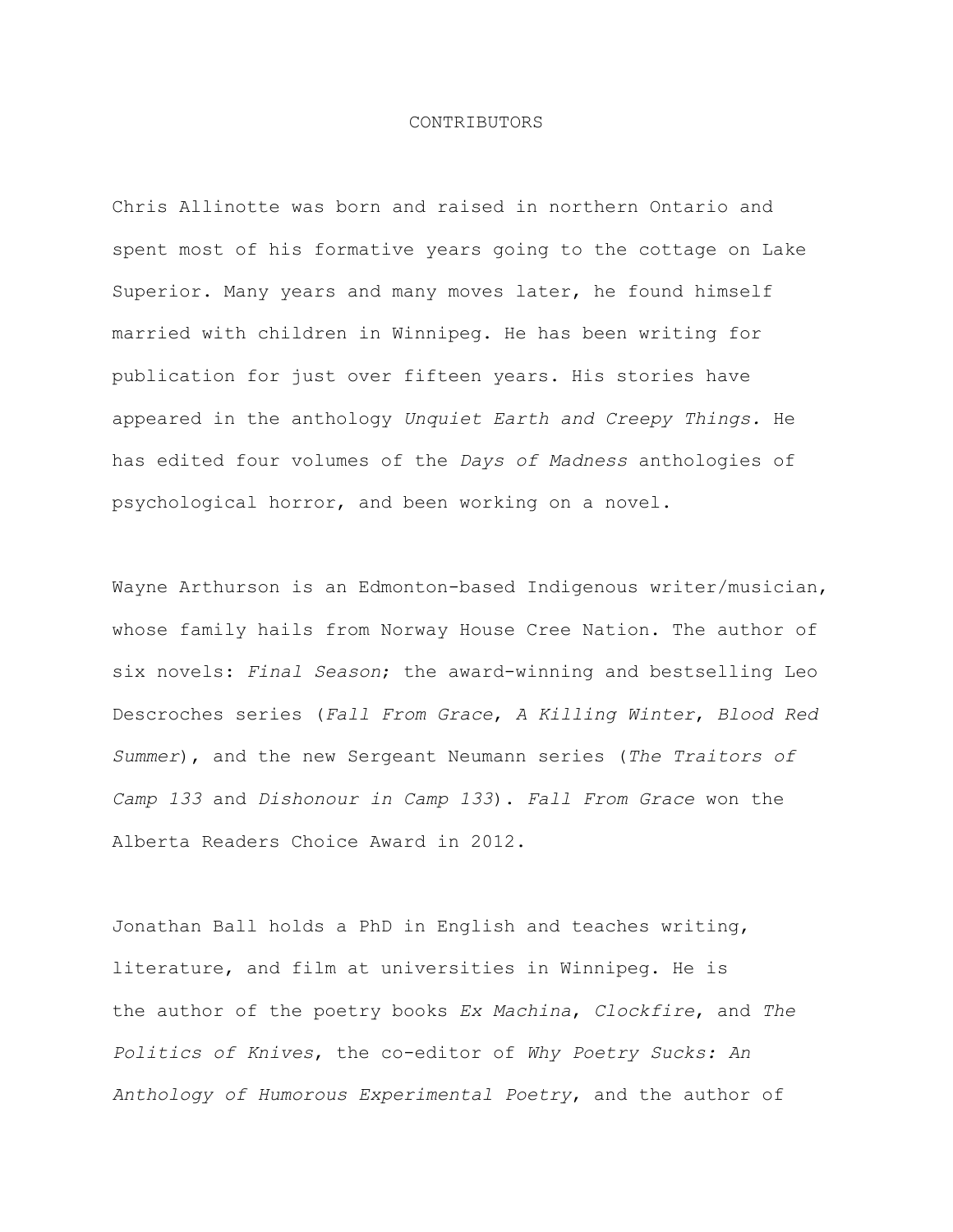the academic monograph *John Paizs's Crime Wave*. Visit him online at JonathanBall.com, where he helps others tell exceptional stories in exciting ways.

S.M. Beiko currently works in the Canadian publishing industry as a freelance editor, graphic designer, and consultant in the trade book and comic industries in Canada and the U.S. Her first novel, *The Lake and the Library*, was nominated for the Manitoba Book Award for Best First Book, as well as the 2014 Aurora Award. She is also the author of the Realms of Ancient series: *Scion of the Fox*, *Children of the Bloodlands* and *The Brilliant Dark*. Alongside Hope Nicholson, she co-edited *Gothic Tales of Haunted Love,* and wrote the containing story (with Maia Kobabe on art) "A Heritage of Woods."

Sheldon Birnie is a writer, community journalist, and the author of *Missing Like Teeth: An Oral History of Winnipeg Underground Rock 1990-2001*. A terrible golfer, Sheldon lives in Winnipeg with his wife Clara and son Jack. His writing has appeared in the Winnipeg *Free Press, Vice, Noisey, Canadian Dimension, lichen,* and *Descant*, among others.

Keith Cadieux has had short fiction appear in Grain, Prairie Fire, ELQ, and the Exile Book of New Canadian Noir. He is also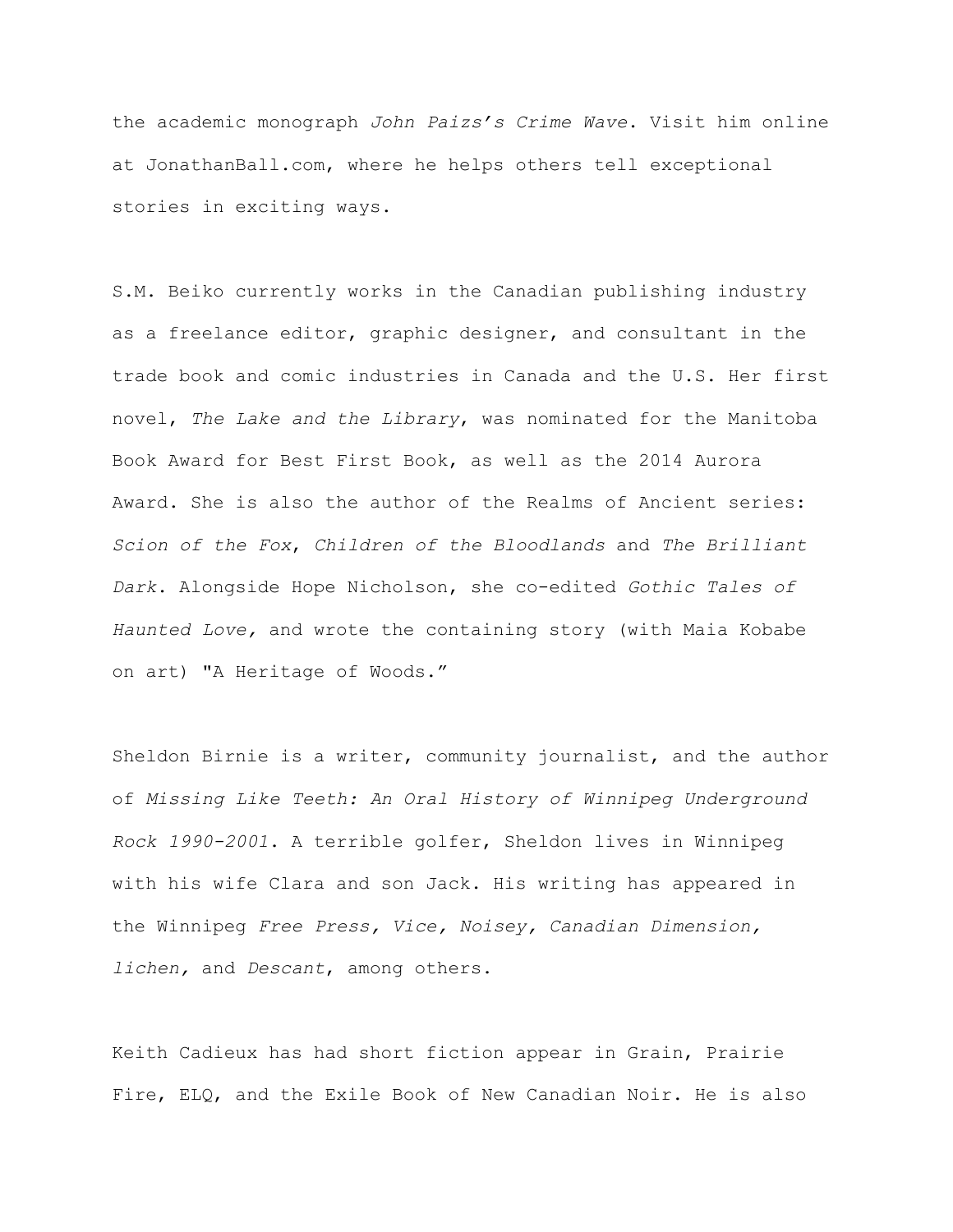the co-editor of the anthology The Shadow Over Portage & Main. A French translation of his story *Donner Parties* is forthcoming in the anthology *TransLit 11.* He grew up in Manitoba except for a brief stint in Nova Scotia during his high school years, and completed an MA at the University of Manitoba.

Jennifer Collerone has called the northwest corner of Winnipeg, Manitoba home for the entirety of her life. A passion for writing has stuck with her since elementary school, where she wrote the classic (at least in her young mind) *How Penguin Learned to Fly* using those weird Crayola stamper markers that made animal shapes. She's been published in the anthology *Manitoba at Christmas: Holiday Memories in the Keystone Province*, and wrote and drew several comics for *The Manitoban.*

Gilles DeCruyenaere was born and raised in Winnipeg, where he now resides with his wife Joanne and their fur-baby Yogi. In his spare time Gilles enjoys reading, watching movies, creating art and experiencing nature, as well as collecting rocks, minerals, antiques and Star Wars paraphernalia. A graduate of the Digital Media Design program at Red River College, Gilles recently served as Assistant Film Editor for the feature-length animated film *Ozzy*. Gilles is also the author of the sci-fi novel *I Dreamt of Trees*.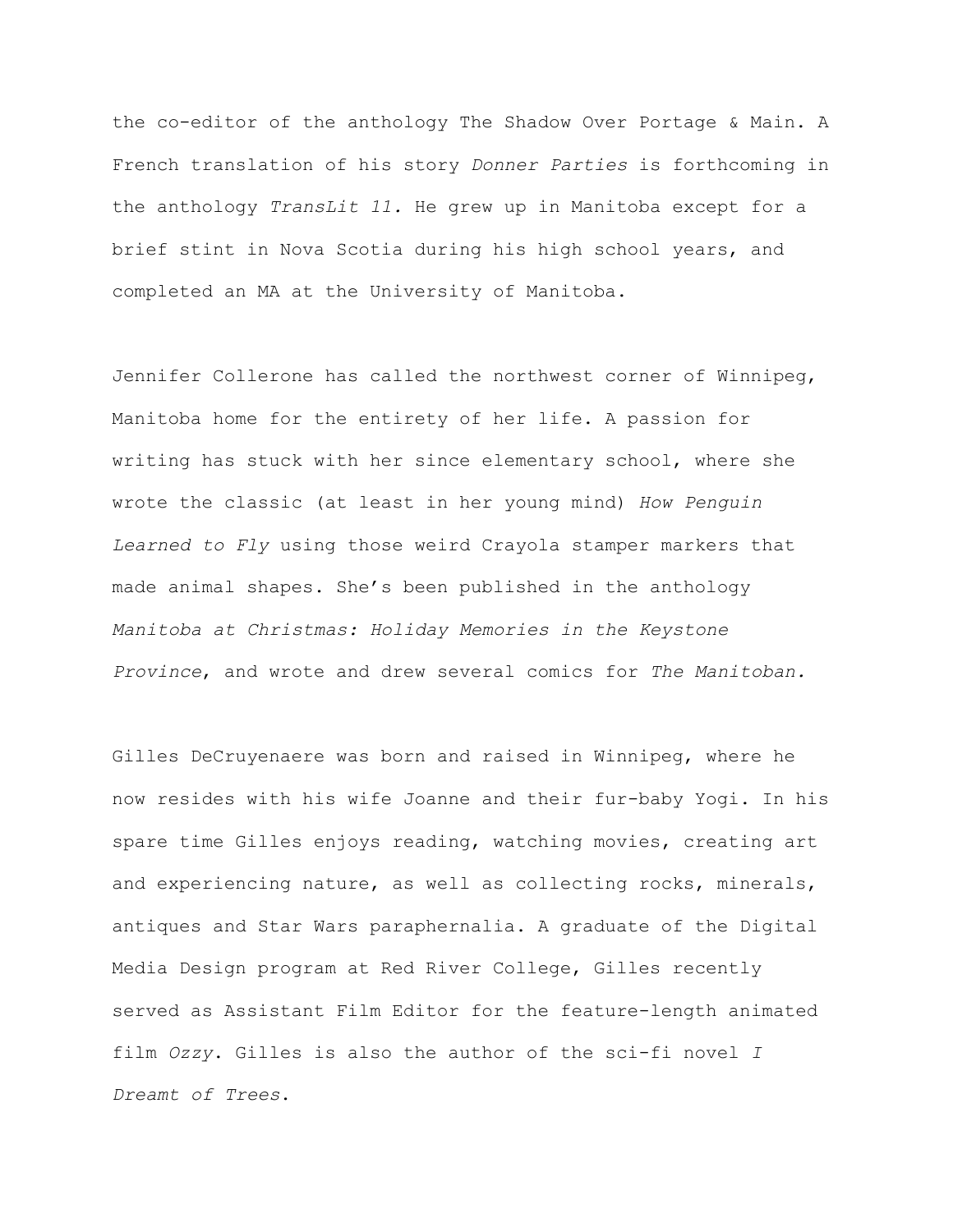Will J. Fawley holds an MFA from George Mason University where he was assistant fiction editor for *Phoebe Journal of Literature and Art*. Originally from Virginia, he moved to Winnipeg in 2012, and the prairies have shaped both him and his writing. His speculative fiction has appeared in *Unburied Fables*, *Expanded Horizons*, *The Northern Virginia Review*, *Another Place: Brief Disruptions*, and *Sassafras Literary Magazine*, and his book reviews have appeared in *The Winnipeg Review* and *As It Ought to Be*.

David Jón Fuller's short fiction has been published in On Spec and in anthologies such as *Tesseracts 18: Wrestling with Gods; Long Hidden; Kneeling in the Silver Light* and *No Shit, There I Was*.

Chadwick Ginther is the Prix Aurora Award nominated author of the *Thunder Road Trilogy* (Ravenstone Books) and *Graveyard Mind* (forthcoming from ChiZine Publications). His short fiction has appeared recently in *Tesseracts Nineteen: Superhero Universe*, *Those Who Make Us: Canadian Creature, Myth, and Monster Stories* and *Grimdark Magazine*. He lives and writes in Winnipeg, Canada,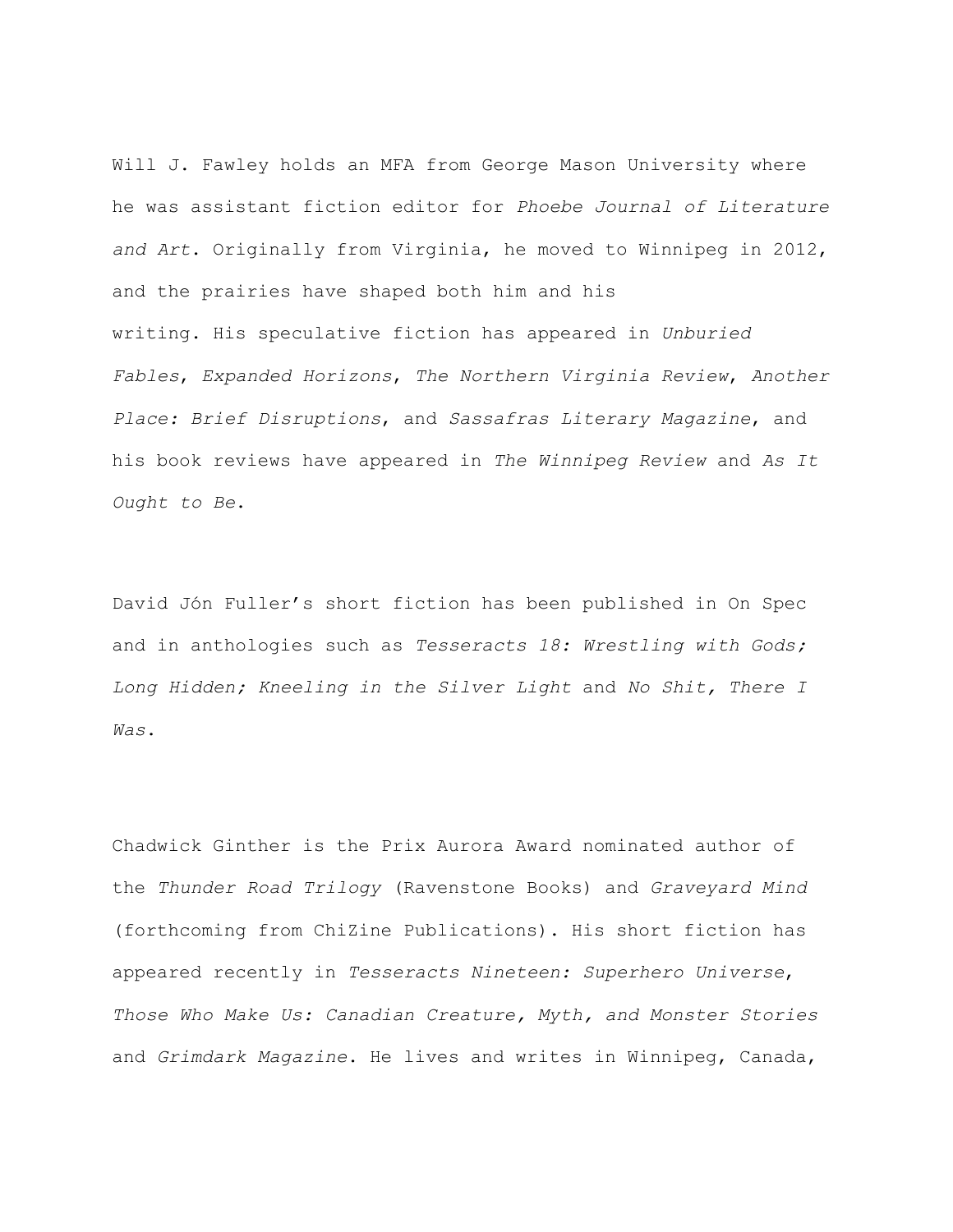spinning sagas set in the wild spaces of Canada's western wilderness where surely monsters must exist.

Kate Heartfield grew up in St. Andrews, Manitoba, a short bike ride from Lower Fort Garry. Her first novel, *Armed in Her Fashion*, was published by ChiZine Publications in the spring of 2018. Tor.com Publishing will publish two time-travel novellas by Kate, beginning with *Alice Payne Arrives* in November 2018. Her novella *The Course of True Love* was published in 2016 by Abaddon Books and her short fiction has appeared in several magazines and anthologies. Until 2015, she was the opinion editor at the *Ottawa Citizen*, where she was a columnist and member of the editorial board for more than a decade. She now makes a living as a freelance writer, editor and teacher in Ottawa.

Patrick Johanneson writes science fiction and fantasy. His work has been published in *Daily Science Fiction*, *The Arcanist, On Spec*, and *Tesseracts*, among others. He won the Manitoba Short Fiction contest in 2004. Other fascinations include website programming, judo (which he teaches), Canadian and indie cinema,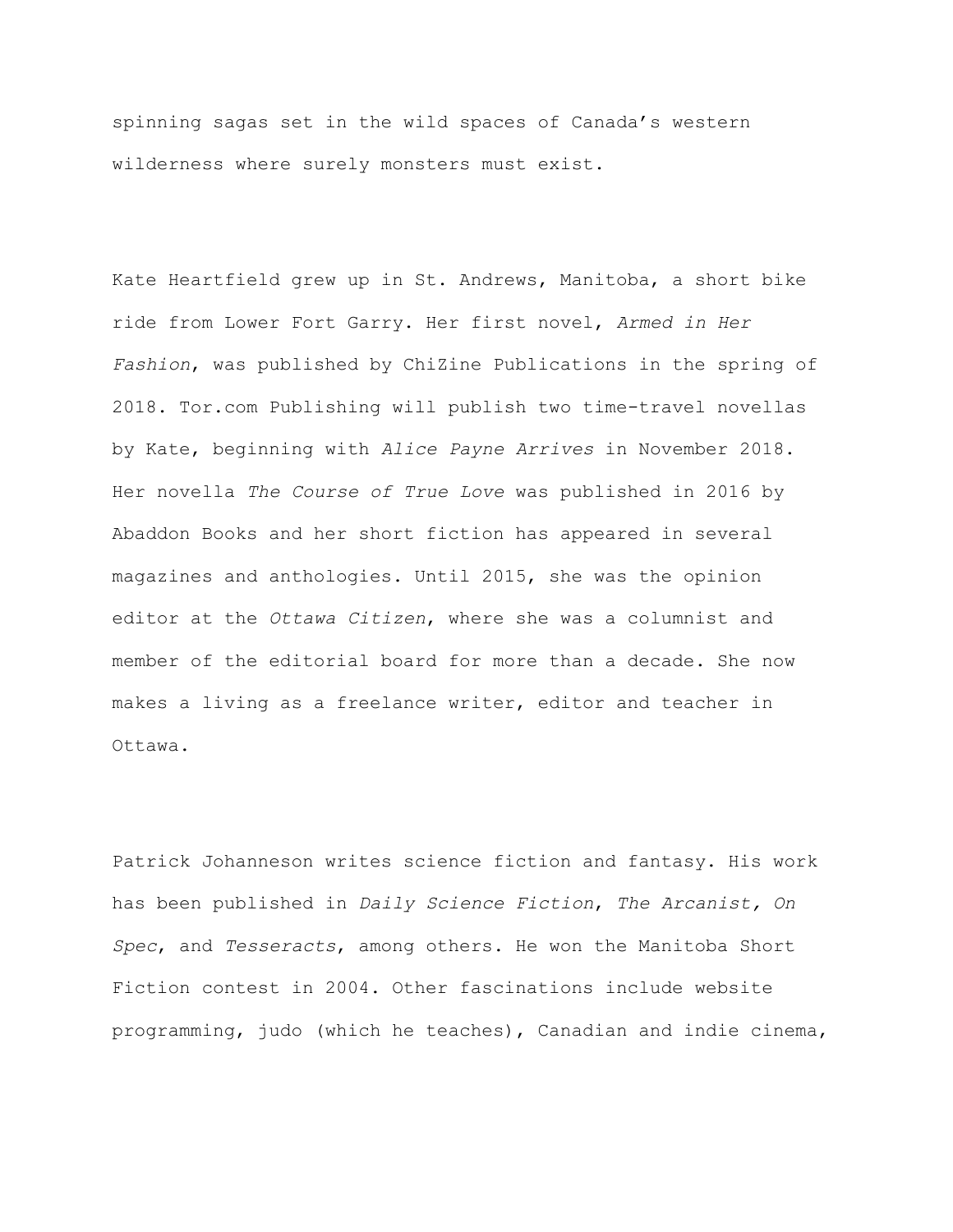and Norse mythology. He lives in Brandon, Manitoba, with his wife.

Lindsay Kitson was born and lives in Manitoba. Her work has appeared in *Microhorror* and the anthology *Athena's Daughters Volume Two*.

Craig Russell's first novel, *Black Bottle Man*, won the 2011 American *Moonbeam* Award gold medal for Young Adult Fantasy. It was a finalist for the *Prix Aurora Award* for Best English Science Fiction or Fantasy Novel, as well as for two Manitoba Book Awards in the same year. His second novel, *Fragment* was published by Thistledown Press in Oct. 2016. He's a lawyer, supervising the land titles system in southwestern Manitoba who lives in Brandon with his wife, where they're restoring their 1906 Victorian heritage home.

J. M. Sinclair was born and raised in Winnipeg, Manitoba, but has also lived in Mie, Japan and St. John's, Newfoundland. When she isn't writing, she has worked as a teacher and an archaeologist. She is currently a third of her way to her goal of being able to speak 13 languages. This is her first fiction publication.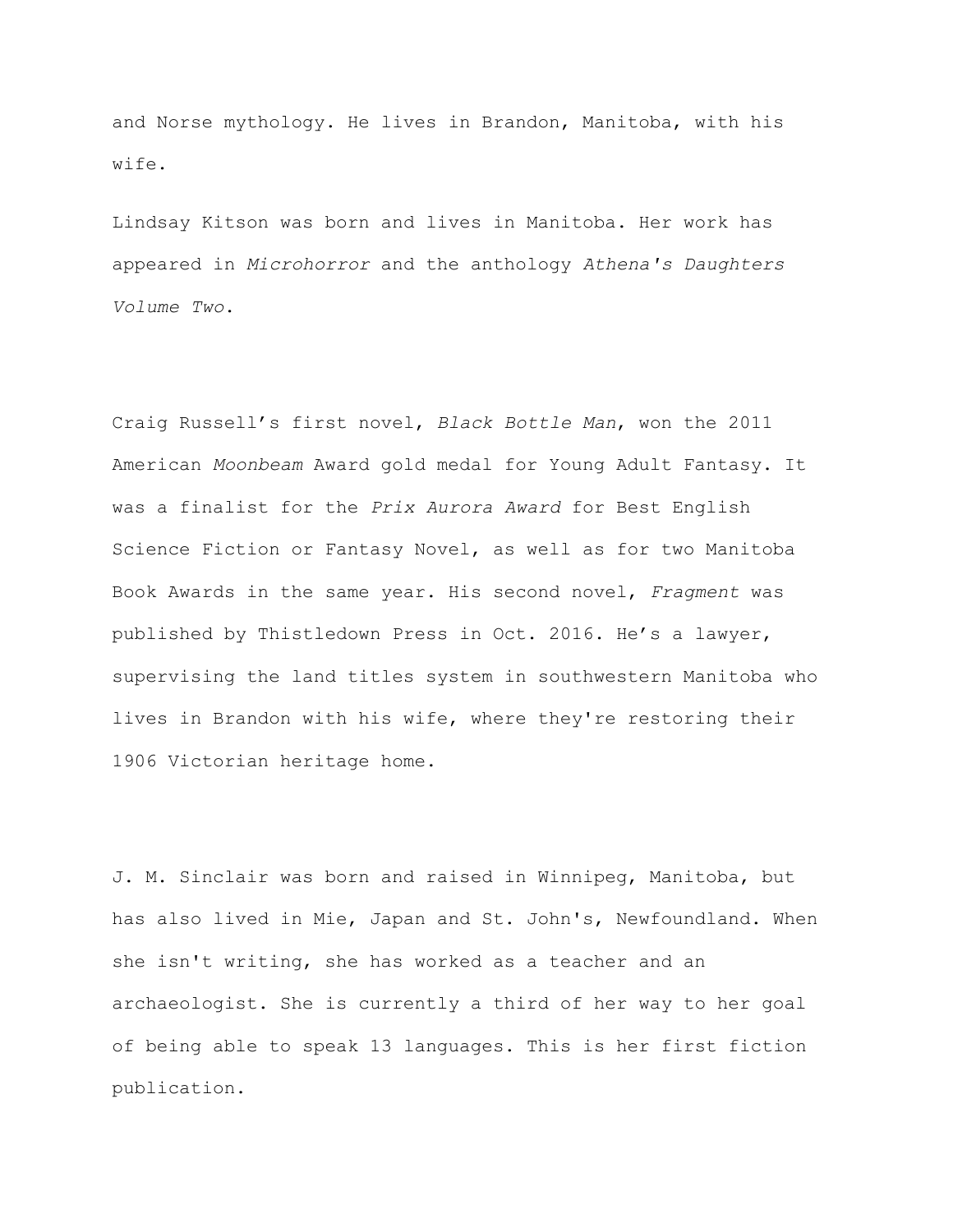Christine Steendam was born and raised in Manitoba and currently lives just outside of Winnipeg. She is the author of seven works including *The High-Maintenance Ladies of the Zombie Apocalypse,*  which she co-authored with Melinda Marshall Friesen*.* She's also been featured in the anthology *Expiration Date.*